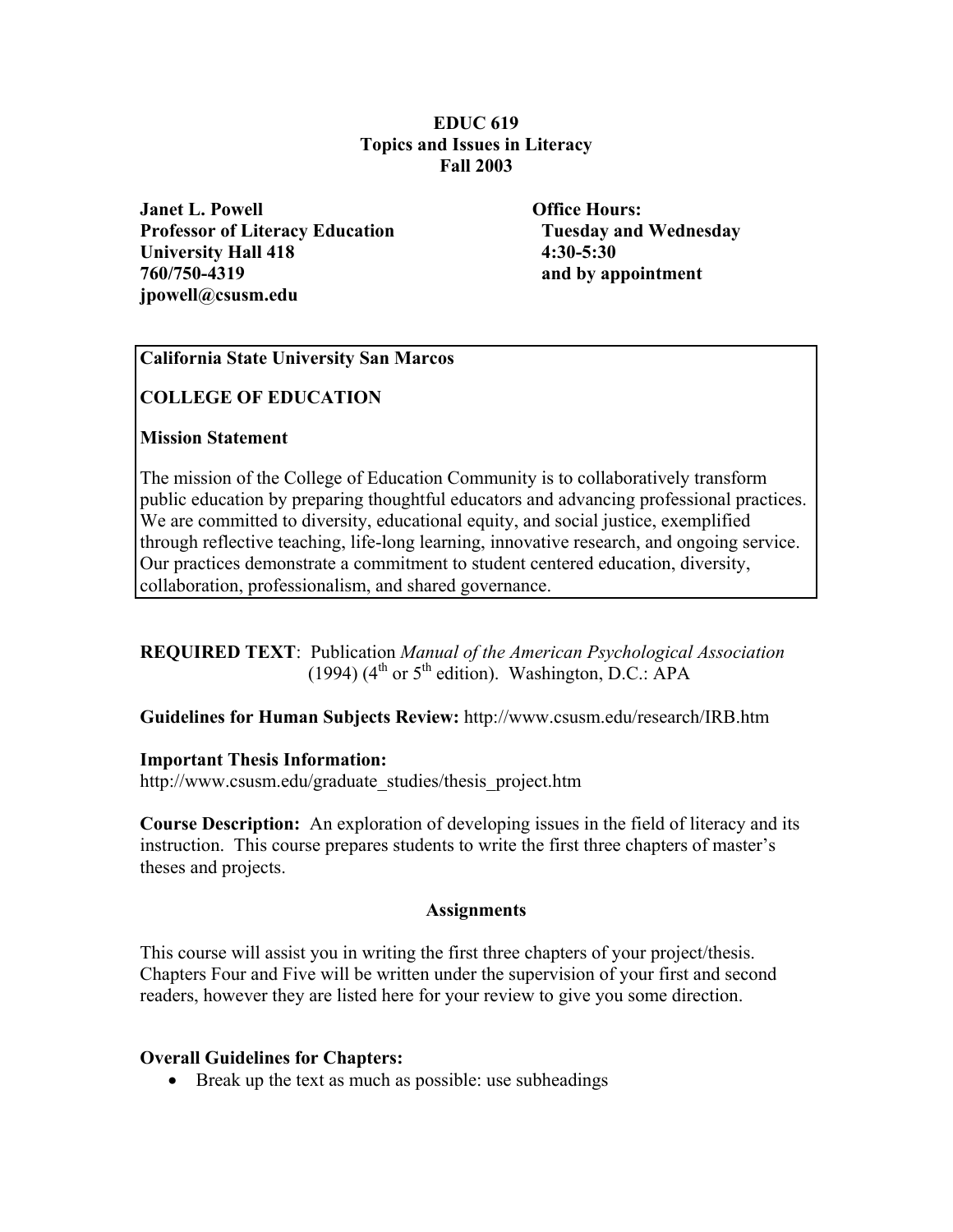- Edit for awkward sentence construction especially if you have tried to paraphrase someone else's words in order to avoid quoting.
- Try to paraphrase really long quotes. If you must keep a long quote, see the APA manual for block quote formatting .
- Each chapter must have an introduction
- Each chapter should end with a summary or conclusion restating the main idea of the chapter
- Proofread, proofread, proofread...

## **When reading drafts**:

- 1. First read for content.
- 2. Do not make editing changes at this point.
- 3. Tell the writer what worked what you liked. Be as specific as possible. Specificity really helps a writer.
- 4. How well does the whole chapter hold together? Does it all seem necessary? Could any part(s) be cut out?
- 5. Is it clear? Does it all make sense? What needs clarification?
- 6. Are there some essential parts to the piece that just need better language?
- 7. Is there a clear and easy-to-follow organization?
- 8. Are large pieces of text broken up? Are there appropriate subheadings?
- 9. Is the theoretical orientation of the writer clear? (This may make more sense in part two, but you could give a reader a brief overview of your orientation and go into it more thoroughly in the next part)
- 10. Is there a summary/and or concluding paragraph? This should be a transition to what's coming next as well.
- 11. Is it clear what the writer's question is?
- 12. Are all necessary terms defined? (You might assume someone familiar with education will read it, but maybe not familiar with all literacy education "jargon")

## **General Guidelines**

## **Overall Guidelines**

- Break up the text as much as possible: use subheadings
- Edit for awkward sentence construction especially if you have tried to paraphrase someone else's words in order to avoid quoting.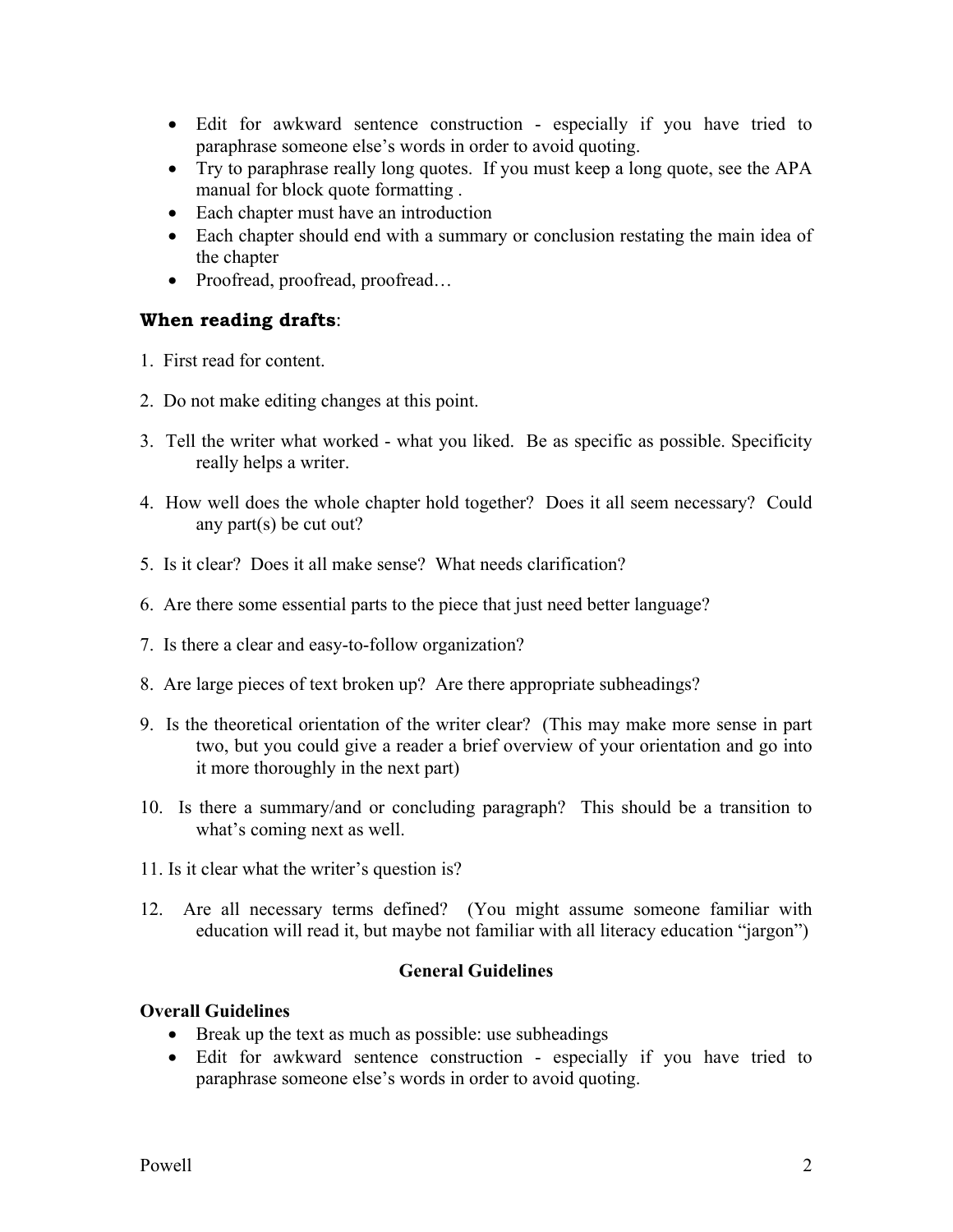- Try to paraphrase really long quotes. If you must keep a long quote, see the APA manual for block quote formatting .
- Each chapter must have an introduction
- Each chapter should end with a summary or conclusion restating the main idea of the chapter
- Proofread, proofread, proofread...

# **When reading drafts**:

- 1. First read for content.
- 2. Do not make editing changes at this point.
- 3. Tell the writer what worked what you liked. Be as specific as possible. Specificity really helps a writer.
- 4. How well does the whole chapter hold together? Does it all seem necessary? Could any part(s) be cut out?
- 5. Is it clear? Does it all make sense? What needs clarification?
- 6. Are there some essential parts to the piece that just need better language?
- 7. Is there a clear and easy-to-follow organization?
- 8. Are large pieces of text broken up? Are there appropriate subheadings?
- 9. Is the theoretical orientation of the writer clear? (This may make more sense in part two, but you could give a reader a brief overview of your orientation and go into it more thoroughly in the next part)
- 10. Is there a summary/and or concluding paragraph? This should be a transition to what's coming next as well.
- 11. Is it clear what the writer's question is? Does everything relate to the question?
- 12. Are all necessary terms defined? (You might assume someone familiar with education will read it, but maybe not familiar with all literacy education "jargon")
- 13. Cite a source at least in each paragraph..
- 14. Check APA for the proper use of et.al.

**An easy way to find ERIC**: Go to the CSUSM web page: http://www.csusm.edu/

Then go to "links to other places" or use: http://www.csusm.edu/docs/links.html

Then go to AskERIC: http://ericir.syr.edu/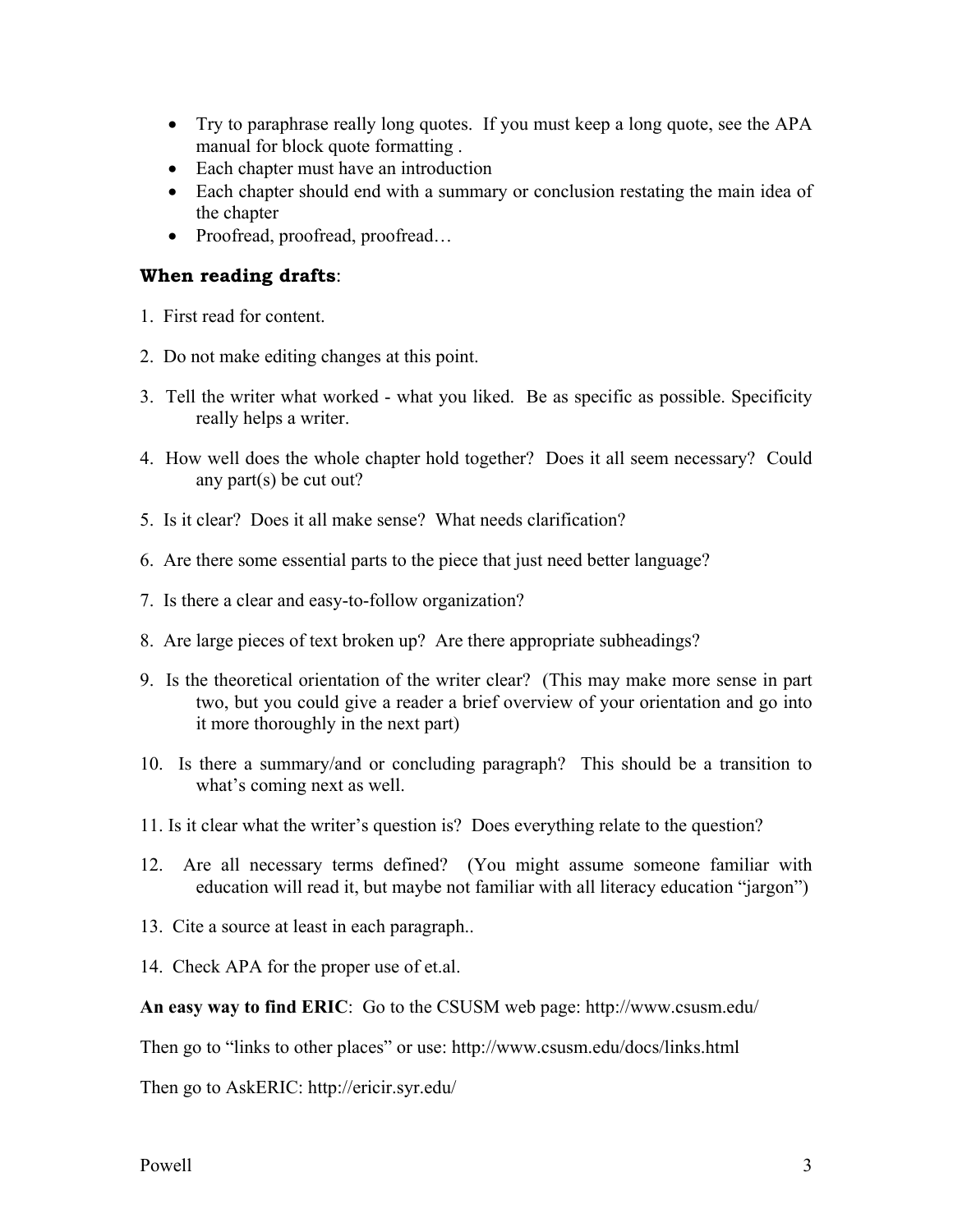You might not want to go right to AskERIC because the "links to other places" has other sites you may find useful.

## **Helpful Page Numbers for APA Formatting**

|                        | $4th$ Edition:       | $5th$ Edition   |
|------------------------|----------------------|-----------------|
| Title page             | p. 248, 258          | p. 10, 306      |
| Levels of headings     | p. 91, 259           | p. 113, 307-8   |
| Page numbers & headers | p. 241               | p. 12, 288      |
| Writing numbers        | p. 99                | p. 122          |
| Citations in text      | p. 169-174           | p. 207-214      |
| Reference Page         | p. 174-222, 251, 265 | p. 215-281, 313 |
| <b>Block Quotes</b>    | p. 95, 245           | p. 121, 117-119 |

**Chapter One: Introduction**: "Defining the Research/Project focus" Explain what you hope to accomplish in your thesis or project. What issue is to be addressed and explored? Be very clear about your research question or curriculum project. Definitions of terms must be very clear in this section. Do not assume that the reader knows what you mean when you use educational jargon. Everyone might not agree with your definitions, so you can define them and call them operational definitions.

**Chapter Two: Review of the Literature:** "Putting the research project into context". Review what is currently known (and not known) about the issue to be explored. Where is the field of literacy in terms of what is happening with your topic? Try to put your project/issue in a theoretical context. On what theories/principles are you basing your project? What are your assumptions? What has informed your own thinking about this project? The review of the literature puts the project into perspective and lets the reader know why the project is of significance. *You must have at least 15 referred journal articles.* 

Thoughts for Chapter Two:

- 1. Are there too many or too few quotes. It's okay to paraphrase and then cite an author (many times this is preferable). But every other line or so shouldn't be a quote.
- 2. How well does the whole chapter hold together? Does it all seem necessary? Could any part(s) be cut out?
- 3. Is it clear? Does it all make sense? What needs clarification?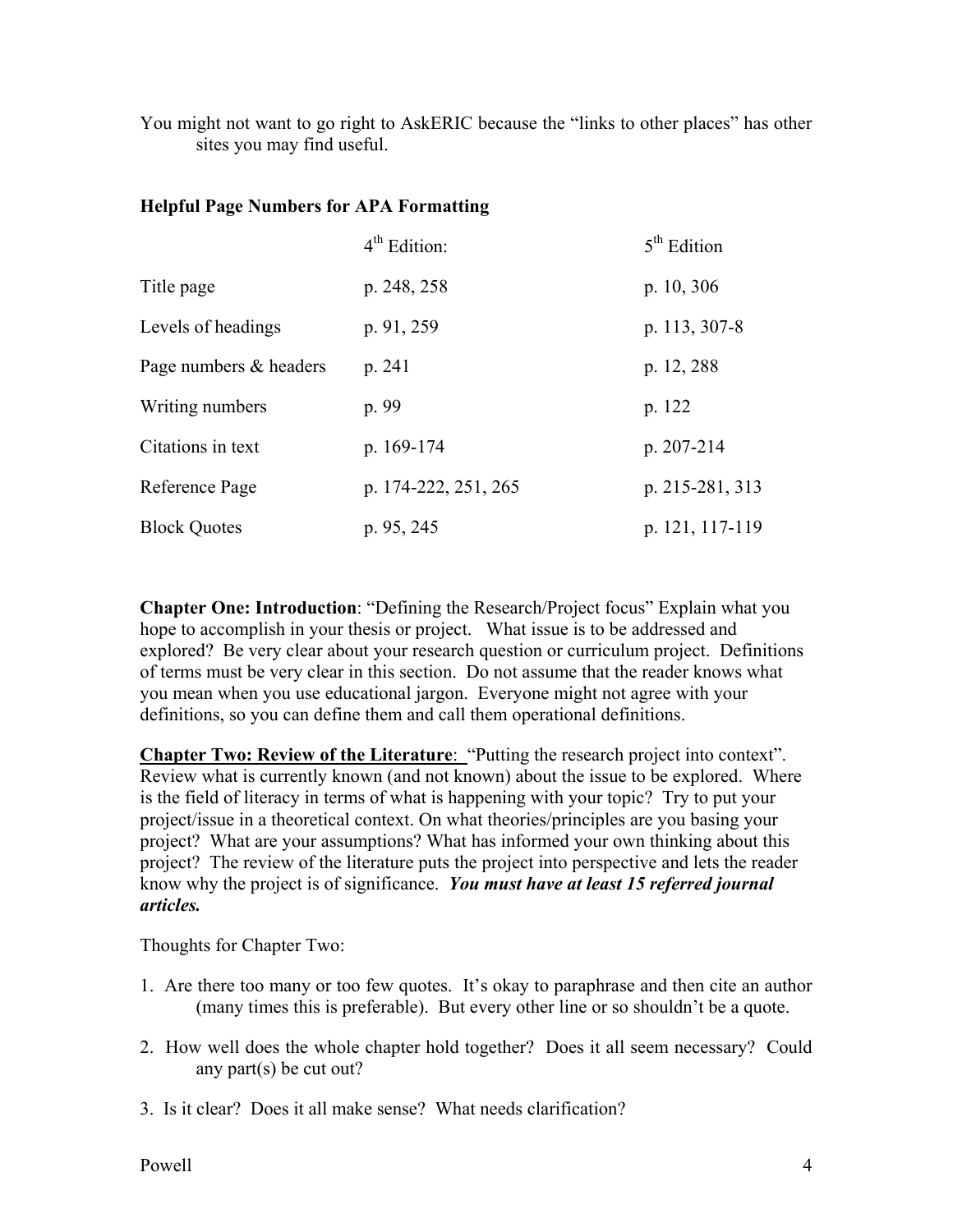- 4. Is the theoretical orientation of the writer clear? Depending on your project, you may need to go back to learning theory, psycholinguistic theory or miscue theory, something like that, which doesn't seem directly related to your project, but which is a major assumption on your part. Don't let your reader assume anything - tell us what your assumptions are. (If Jeanne Chall were reading your project about strategies for second language learners, could she assume you have a part-towhole, direct instruction of phonics orientation, or have you made it clear what your orientation to learning to read is?) Of what scholarly community are you a part?
- 5. Is there a clear and easy-to-follow organization? Your questions may help you develop the "chunks" of research or theory you're using for your project that can be organized using subheadings. For example; all the literature on thematic curriculum, then the literature on accessing the curriculum, then the literature on using literature as the basis for learning the curriculum. Put together the theorists and researchers that write about similar topics.
- 6. You are going to need to show one of two things: 1) that your project fills a gap in the current research. So show the need for your project: "The research shows X, Y Z, but it doesn't show  $\qquad$  " (Fill in the gap with your project); 2) that your project helps to substantiate current research; it helps to build the body of research; its one piece of a large puzzle, like about the impact of whole language classrooms on students' reading comprehension.
- 7. As much as possible find the original sources and cite them (rather than using secondary sources). If you do use secondary sources, be sure to check APA for proper formatting.
- 8. Are large pieces of text broken up? Are there appropriate subheadings?
- 9. Is there a summary/and or concluding paragraph? This should be a transition to what's coming next as well.
- 10. Are all necessary terms defined? You may have to define terms your sources did not.
- 11. After you have analyzed your data or completed your project, don't be afraid to go back and add literature that supports findings you didn't expect.

## **Some common mistakes:**

- Anything that is quoted needs a page number
- Quotes longer than 5 lines should be in block format
- Research says (Goodman, Smith, Burke, etc.) reading is... be sure to check APA on the use of et. al.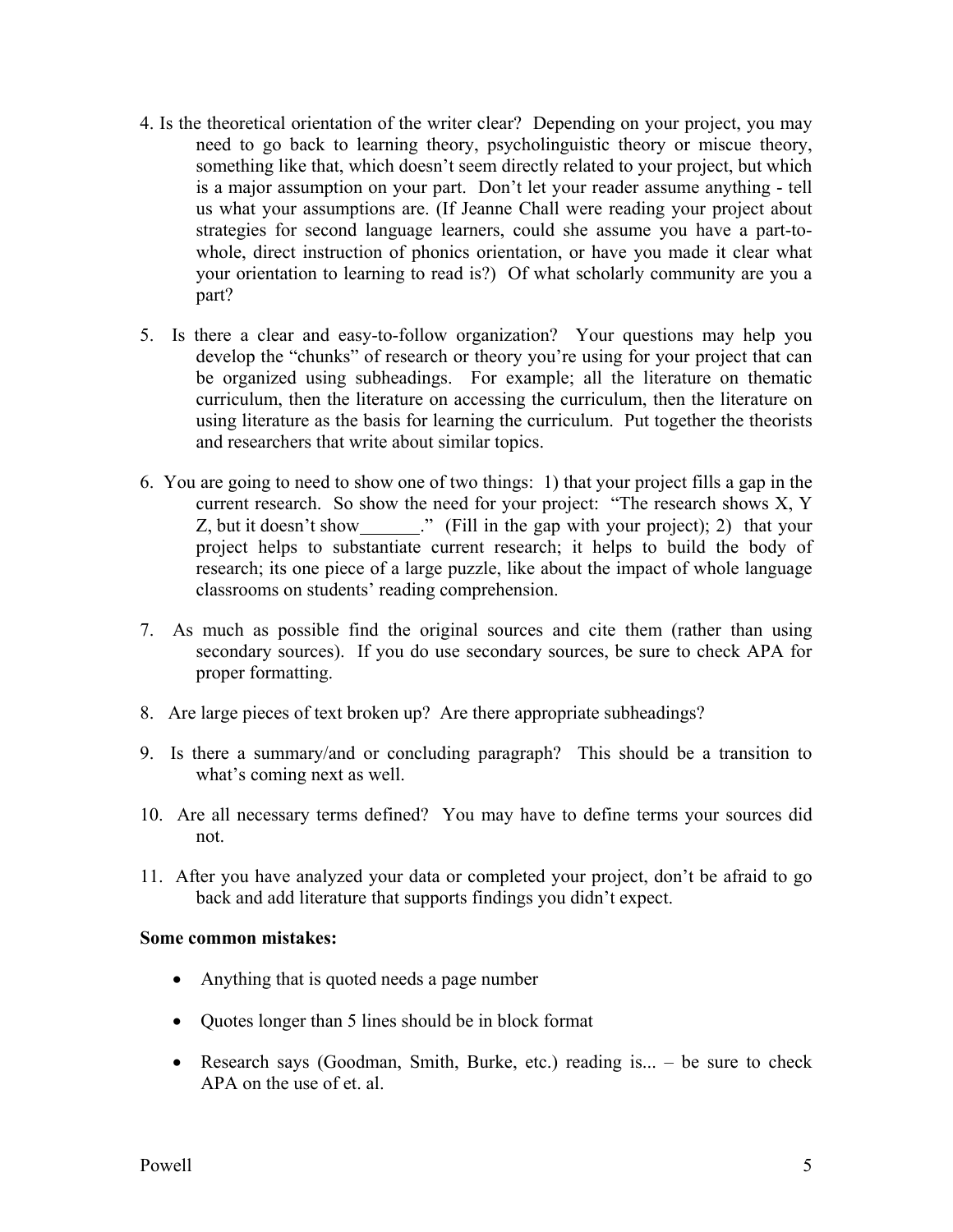• Whenever possible - put the author not the title of the book or article. Do not include first names of authors.

**Chapter Three: Methodology** "Research/Project Designs and data collection" How will the research/project be conducted? What must be done in order for you to accomplish your goals? How will you collect data and how will you analyze it? In the introduction to this section, you must cite research that supports using this methodology that you feel is appropriate and give a clear rationale. The remainder of this section may simply be a description of what you did.

Use these subheadings for Chapter Three if you are doing a research project:

Design – Explain which type of methodology you used and why

 Setting – Give demographics of school district and setting, do NOT name schools or districts, you may give them a pseudonym.

Subjects – Give details about how the subjects were chosen, who they are.

 Materials – Cite any tests or books you will be using, explain why they were selected.

 Procedure – This should almost be a cookbook type description, write it so that a peer could replicate what you have done. Also explain why the procedures were designed.

 Analysis – Explain how you will analyze all data you collect, give a rationale for why you selected these methods.

Limitations – Reveal the limitations of the study.

If you are doing a **project**, this chapter will highlight the significant findings of Chapter Two and relate how you used those findings in your project.

Thoughts for Chapter Three:

- 1. This is the "how to" of your project. It will be written in past tense.
- 2. How well does the whole chapter hold together? Does it all seem necessary? Could any part(s) be cut out?
- 3. Is it clear? Does it all make sense? What needs clarification?

4. Is it focused? It should not be too big or too narrow.

5. Is there a clear and easy-to-follow organization?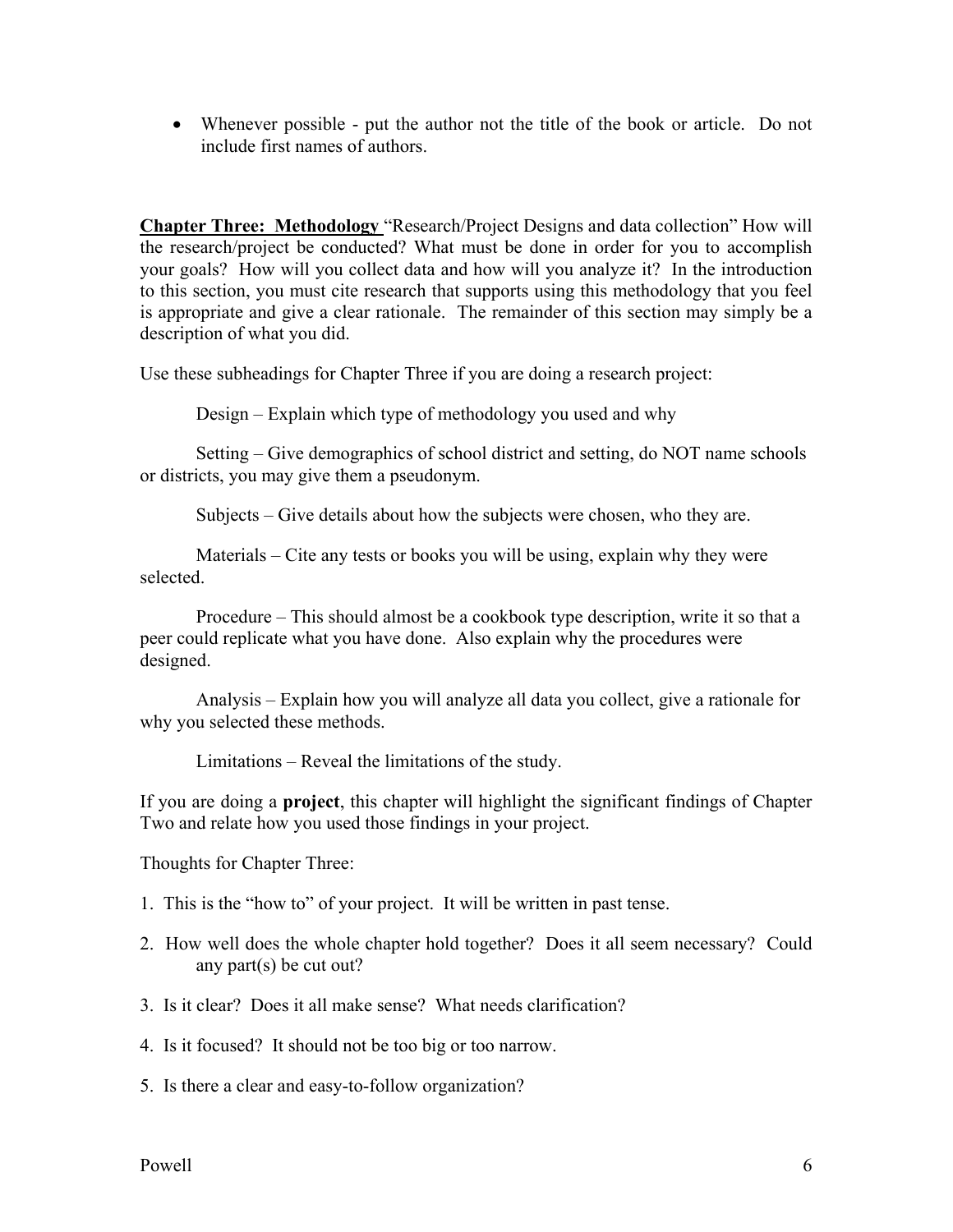- 6. Are large pieces of text broken up? Are there appropriate subheadings?
- 7. Is it clear how data was collected or your plan for putting your project together?
- 8. Be as specific as possible when describing what you did. Can the reader get a picture of what is happening. You may need to start by providing a context: "This took place in a second grade classroom in a small urban school. The students are diverse..."
- 9. Are you clear on what data is relevant.
- 10. If you are collecting data, you should clearly show that you have at least three sources of data. For example, if your research involves literature circles, do you have three ways to measure its effect?
- 11. Is it clear how data will be analyzed? How will you come up with your categories? Are you able to support the assumptions you made?
- 12. If you are describing a project or collecting data you may want to include some kind of graphic of your timeline as an overview and then in the narrative describe what happened, when.
- 13. Is there a summary/and or concluding paragraph? This should be a transition to what's coming next as well.

*The following chapters will be done next semester under the direct supervision of your first and second readers:* 

**Chapter Four: Results** What were the results of your research? This is not the place for opinions or conclusions, just the facts. Put as many of your findings in tables and charts.

If you are doing a **project**, this is where you put the actual project.

**Chapter Five: Conclusions** This Chapter is your chance to explain what you think the results of your study mean. What are the implications of your findings? What recommendations would you make for future study? What questions did your project raise for you? What other kinds of research would be helpful to the field? How will the findings be presented to a wider audience?

**Final Paper:** Your final three chapters should be polished and in APA format. The second page should include a signature page for two peers who completed the final proofreading and a page for your advisor and second reader to sign. Final thesis/projects must comply with library guidelines to become part of the library collection (see website).

## **Attendance:**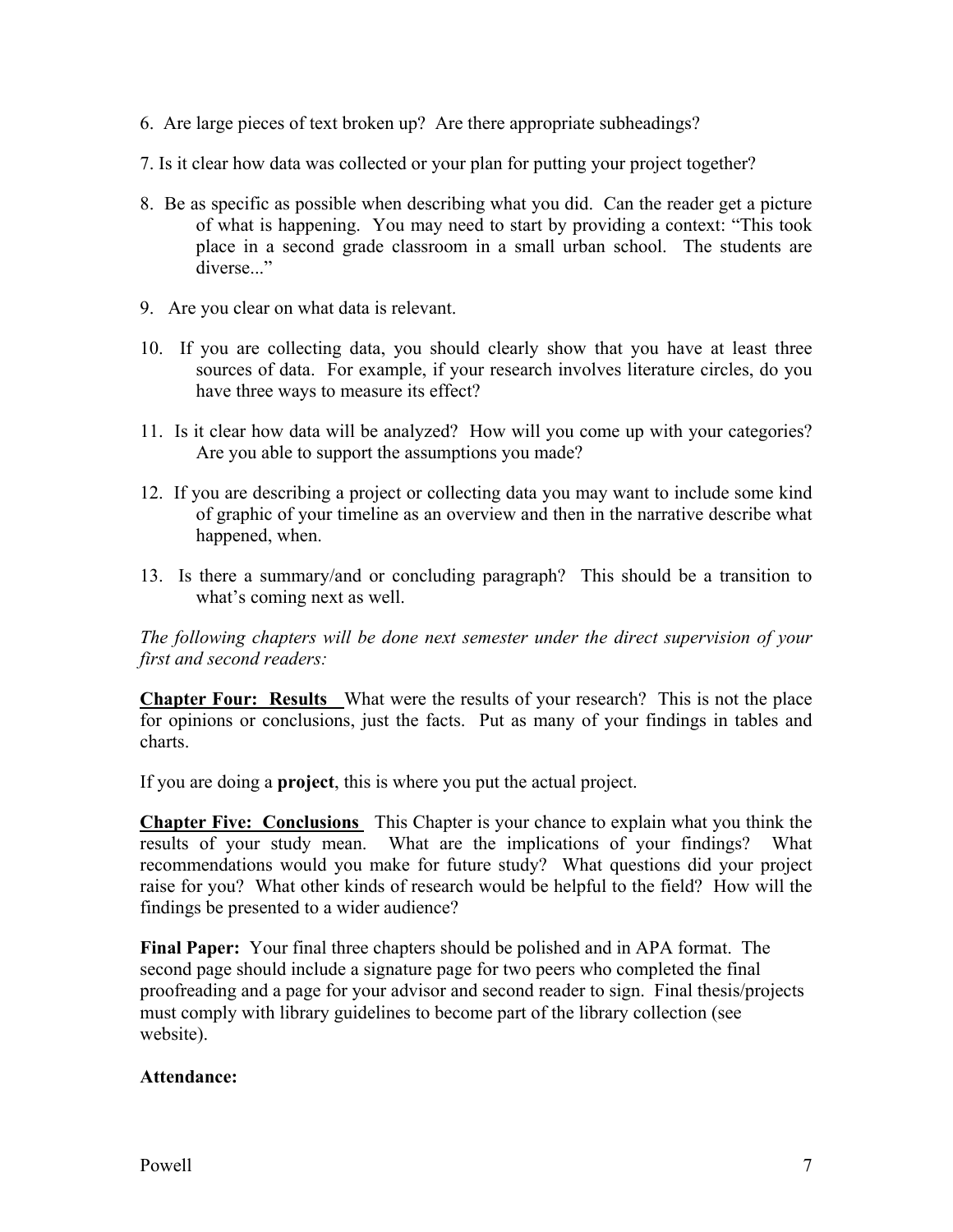# **COE Attendance Policy**

Due to the dynamic and interactive nature of courses in the College of Education, all students are expected to attend all classes and participate actively. At a minimum, students must attend more than 80% of class time, or s/he **may not receive a passing grade** for the course at the discretion of the instructor. Individual instructors may adopt more stringent attendance requirements. Should the student have extenuating circumstances, s/he should contact the instructor as soon as possible.

 A good student is one who adheres to standards of dependability and promptness. If you miss more than two class sessions or are late (or leave early) for more than three sessions, you cannot receive an A. If you miss more than three class sessions you cannot receive a B. Late assignments will be penalized by a 5% deduction in points for each weekday late. After two weeks, late assignments will be given a zero. If you have extraordinary circumstances in your life which will impact your assignments, please let me know. I want you to be able to stay in school and succeed. If you have any questions or concerns, please feel free to come in and speak with me about them.

## **Grading**

Attendance/Participation 100pts. Chapter One 50 pts. Chapter Two 50 pts. Chapter Three 50 pts.

| $\Omega$ |
|----------|
|          |